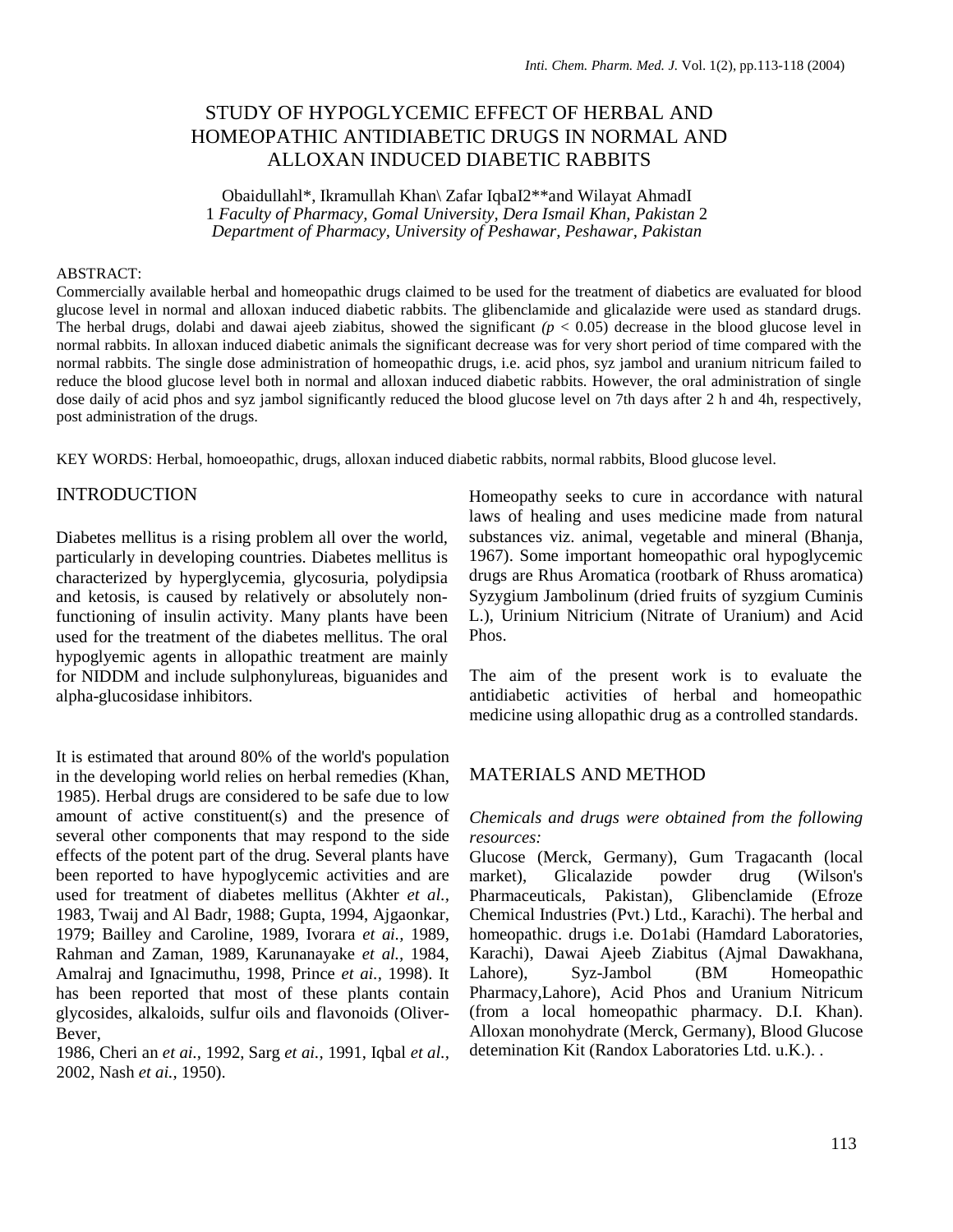|                                                | Table-1 |  |  |  |  |
|------------------------------------------------|---------|--|--|--|--|
| Dose calculations of various drugs for rabbits |         |  |  |  |  |

| Name of drug     | Minimum            |                  |  |
|------------------|--------------------|------------------|--|
|                  |                    | Dose per kg body |  |
|                  | recommended        | weight           |  |
|                  | dose for 70 kg     |                  |  |
|                  | body               |                  |  |
|                  | weightJEquivalent  |                  |  |
|                  | dose               |                  |  |
| Glicalzide       | 80 <sub>mg</sub> 1 | 1.14 mg          |  |
| Glibenc1amide    | 5 <sub>mgl</sub>   | $0.07$ mg        |  |
| Dolabi           | $616mg$ 2          | 8.80 mg          |  |
|                  | (2 tablets)        |                  |  |
| Dawai Ajeeb      | 1111.60 mg 2       | 15.88 mg         |  |
| Ziabetus         | (2 tablets)        |                  |  |
| <b>Acid Phos</b> | 20 drops 3         | 4 drops          |  |
|                  |                    | (Minimum         |  |
|                  |                    | required dose)   |  |
| Syz- Jambol      | $210 \text{ mg}$ 3 | 3 <sub>mg</sub>  |  |
| Uranium          | $20$ drops $3$     | 4 drops          |  |
| Nitricum         |                    | (Minimum         |  |
|                  |                    | required dose)   |  |

1 Martindale. The Complete Drug Reference, 32 nd Ed, 1999.

2 Manufacturer's specifications.

3 Clark, 1975.

## *Composition of the Dugs Used:*

*Dolabi:* Extract of pancreas, Gynnema sylvestre, Acacia Arabica, Calcined iron, Calcined egg shell, Bambusa arundinacea, Opium, Rumix vesicarius, Pearls, Gum acacia (excipient).

*Dawai Ajeeb Ziabetus:* Tukhm Kharfa Siyah, Tukhm Jaman, Tukhm Kahu, Sandal Sapaid, Gul Surkh, Qusshta Poast Sapaid, Kashniz Khushk, Gul-eArmani, Gul-e-Anar, Qushta Sadaf, Qushta Zamurrad, Qushta Faulad, Sunaq Dana.

*Acid Phos:* Phosphoric acid. *Uranium Nitricum:* Nitrate of Uranium (made from Pitch-blend; an oxide of Uranium) *Syz-Jambol:* Insulin DS, Uranium Nitricum D2, Experimental animals used.

Healthy male rabbits weighing 1000-1500 g were used in these experiments. The animals were kept under

observation - for one week before experimentation in the animal house. The animals were fed the green fodder *ad libitum.* Fresh and whole some water was also supplied *ad libitum.* 

## *Distribution of rtlbbits:*

The rabbits were randomly divided into two groups. Normal (non-diabetic) group Alloxan induced diabetic group

## *Preparation of alloxan diabetic rabbits:*

Rabbits were made diabetic by injecting alloxan monohydrate 150 mglkg body weight in marginal ear vein using turberculin syringe. After eight days of injection the blood glucose levels of the surviving rabbits were determined. Rabbits with blood glucose level of 300-500 mg/l00 ml were considered as diabetic and were employed for further study (Butt,

1962, Akhtar *et al.,* 1981).

# *Calculation of dose:*

The doses of the drugs were calculated on body weight as shown in Table-I.

## *Administration of drug:*

Dose of the drug was carefully calculated for each animal according to the data shown in Table-I, then accurately weighed and suspended in gum tragacanth solution (2%). The suspension was then administrated by passing a polythene feeding tube # 6, equipped with a 20 ml syringe containing the prepared dose, through nasal route into the stomach of the rabbit.

# *Determination of blood glucose level:*

Blood glucose levels were determined by the glucose oxidase method (Neese, 1982).

## *Statistical analysis:*

Statistical analysis was carried out using "Minitab" a statistical package. The significant difference was measured using *student-t* test (at 95% confidence interval) and one way ANOV A.

# **RESULTS AND DISCUSSION**

*Normal rabbits (Non diabetic)*

*Control Rabbits treated With gum tragacanth suspension*   $(2\%)$ .

The oral administration of gum tragacanth suspension (2%) in rabbits did not alter blood glucose level as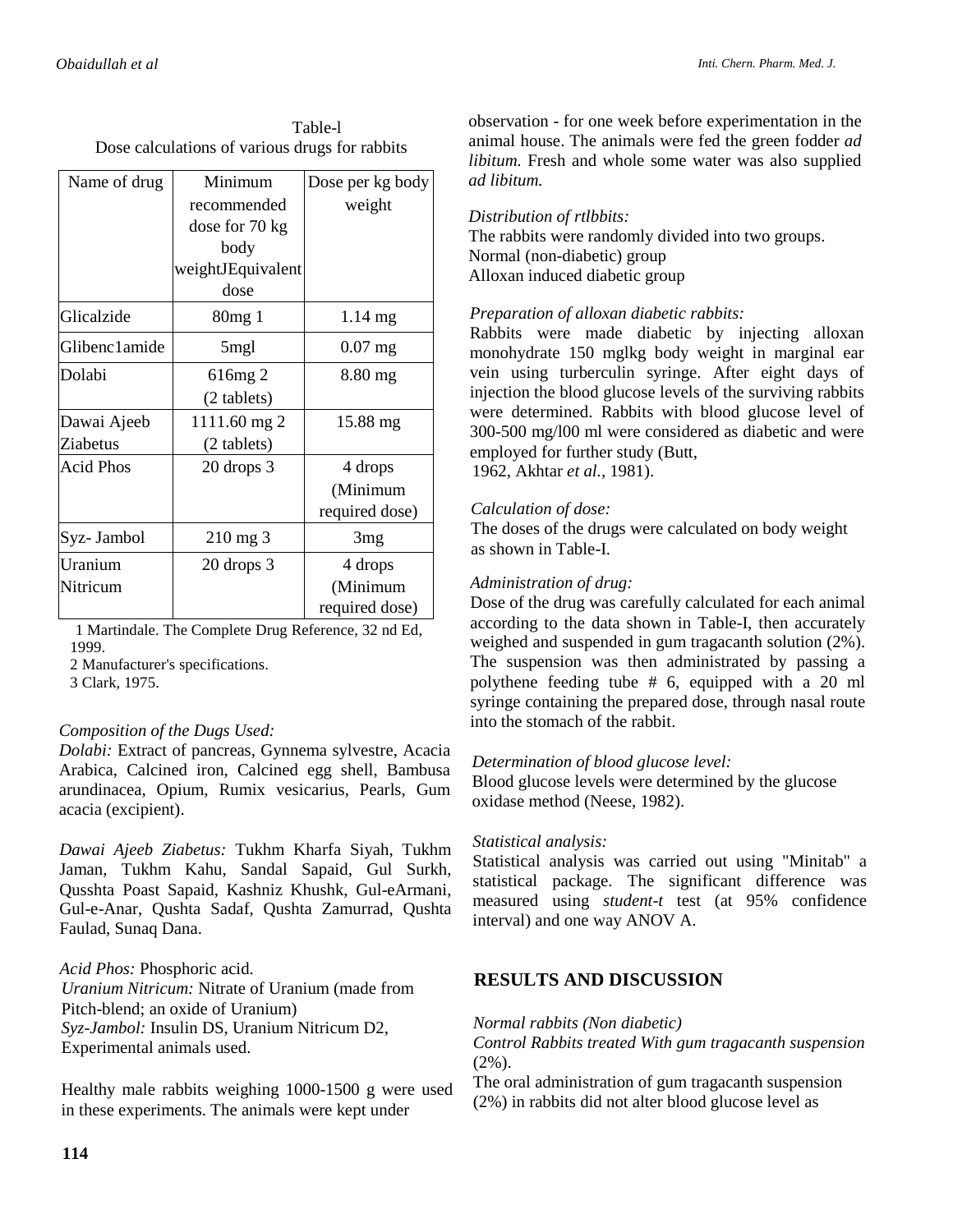shown in Table 2. The similar results also have been observed elsewhere (Akhtar et aI., 1983).

#### *Rabbits treated with gliclazide and glibenclamide*

The significantly lower blood glucose level was observed from 2 h post oral administration of glicalizide to the rabbits. It was highly significant  $(p < 0.001)$  at 2h and 4h ang was maintained significantly low  $((p < 0.05))$ compared with the zero time for 12h (Table-2). The oral administration of the glibenc1amide also significantly *(p*  < 0.001) reduced the blood glucose level throughout the study as shown in Table 1. After 24h, both of the drugs did not show any effects on blood glucose level.

It is known that sulphonylureas produce hypoglycemia in normal animals by stimulating the pancreatic beta cells to release more insulin. It binds to the receptors on islet cells of langerhans and increases the exchange

of potassium and calcium in the cell and to stimulate the secretion of insulin (Herfmdal, 1988). Both glic1azide and glibenc1amide significantly reduced the blood glucose level for about 12h compared with the zero time level.

#### *Effect of herbal drugs on blood glucose level in normal rabbits:*

The oral administration of dolabi significantly  $(p <$ 0.001) reduced the blood glucose level from 2h to 8h. The decrease was highly significant  $(p < 0.001)$  at 4h and 6h post administration of the drug compared with the zero time (shown in Table 2). The oral administration of the Dawai Ajeeb Ziabetus also significantly  $(p<0.01)$ reduced the blood glucose level for 6h., after that i.e. at 8h, 12h and 24 h the decrease was not significant.  $(p>0.05)$  compared with the zero time as shown in Table 2. This study shows that the herbal drugs under study also produced consistent

Table 2 Mean (I SEM) Blood Glucose level of Normal Rabbits after oral administration of various drugs (Allopathic, Herbal and Homeopathic)

| Time     | Gum            | Glicalzide      | Glibenc1amide | Dolabi        | Dawai Ajeeb          | Acid Phos  | Syz Jambol    | Uranium           |
|----------|----------------|-----------------|---------------|---------------|----------------------|------------|---------------|-------------------|
| (hours)  | tragacanth     |                 |               |               | Ziabitus             |            |               | Nitricum          |
| $\theta$ | 105.3:11.3     | 108.5:11.5      | 102.2:12.0    | 106.7:13.2    | 114.9:t3.2           | 111.8:t1.5 | $109.0 + 1.4$ | 107.0:t1.5        |
| 2        | $104.3$ :t 1.3 | $76.0:11.3**$   | $52.3:12.6**$ | $84.1:14.4*$  | $95.3:12.3*$         | 110.0:t1.7 | 107.5:t1.08   | $10.6.5:$ t $1.8$ |
| 4        | $104.5$ :!:1.4 | $68.5$ :1:1.7** | 54.2:1:3.8**  | $62.8:12.9**$ | $92.2:13.4**$        | 109.0:t1.2 | 107.1:10.7    | 105.5:t15         |
| 6        | 104.0:11.3     | $98.0:1:1.8*$   | $41.0:14.4**$ | $68.4:13.0**$ | $97.9 \times 10.7**$ | 108.0:t1.2 | 107.5:10.9    | 104.6:t1.6        |
| 8        | 103.8:!:1.4    | $95.5:11.5*$    | $48.8:12.7**$ | $91.5:13.5*$  | 110.0:1:2.1          | 108.5:11.0 | 106.0:t2.9    | 104.0:1:1.9       |
| 12       | 103.4:t1.2     | 94.9:t2.7*      | $71.3::3.5**$ | 101.0:t3.6*   | 114.0:t2.0           | 107.0:t1.7 | 104.0: t2.1   | 102.9:tO.9        |
| 24       | 102.8: t2.1    | 110.0: t3.1     | 101.7:12.3    | 104.8:t1.9    | 110.4:12.3           | 114.1:t3.1 | 108.7:12.6    | 106.1:t15         |

Table 3 Mean (:f: SEM) Blood Glucose level of Alloxan-induced Diabetic Rabbits after oral administration of various drugs (Allopathic, Herbal and Homeopathic)

| Time<br>(hours) | Gum<br>tragacanth | Glicalzide               | Glibenc1amide | Dolabi        | Dawai Ajeeb<br>Ziabitus | <b>Acid Phos</b> | Syz Jambol | Uranium<br>Nitricum |
|-----------------|-------------------|--------------------------|---------------|---------------|-------------------------|------------------|------------|---------------------|
| $\theta$        | 365.8:t2.3        | $373.1$ :!:1.5           | 397.0:t2.3    | 394.3:t2.4    | 377.8:t2.6              | 365.0:t2.5       | 389.9:t2.1 | 371.3:t1.3          |
| 2               | 362.3:12.0        | 326.7:t3.2*              | 354.3:t3.4*   | $376.7:12.6*$ | 365.0:t3.9              | 363.8:t1.8       | 386.0:t2.1 | 369.0:tO.8          |
| 4               |                   | 362.0:1:1.5 359.0:1:1.7* | 365.0:t3.3*   | $366.8:12.7*$ | 355.2:t3.4*             | 362.0:t1.8       | 387.9:t3.0 | 368.8:t1.3          |
| 6               | 360.2:1:1.4       | 362.0:1:1.8              | 381.7:t3.8    | 382.1:t1.9    | 368.7:11.3              | 362.1:12.2       | 387.6:t3.0 | 367.0:t1.3          |
| 8               | 359.8:t1.0        | 367.5:14.0               | 380.0:t3.7    | 380.4:t2.3    | 367.8:t4.0              | 361.7:t1.2       | 385.3:t2.4 | 366.8:12.0          |
| 12              | 363.1:t1.7        | 365.3:t3.5               | 388.1:t6.2    | 391.2:t2.9    | 378.1:t3.1              | 362.3:t2.1       | 384.9:t1.8 | 366.0:t1.5          |
| 24              | 370.1:t3.5        | 371.4:t2.4               | 389.7:t5.3    | 383.6:t3.1    | 380.0:1:3.1             | 359.6:t2.3       | 392.4:t2.7 | 370.3:1:1.8         |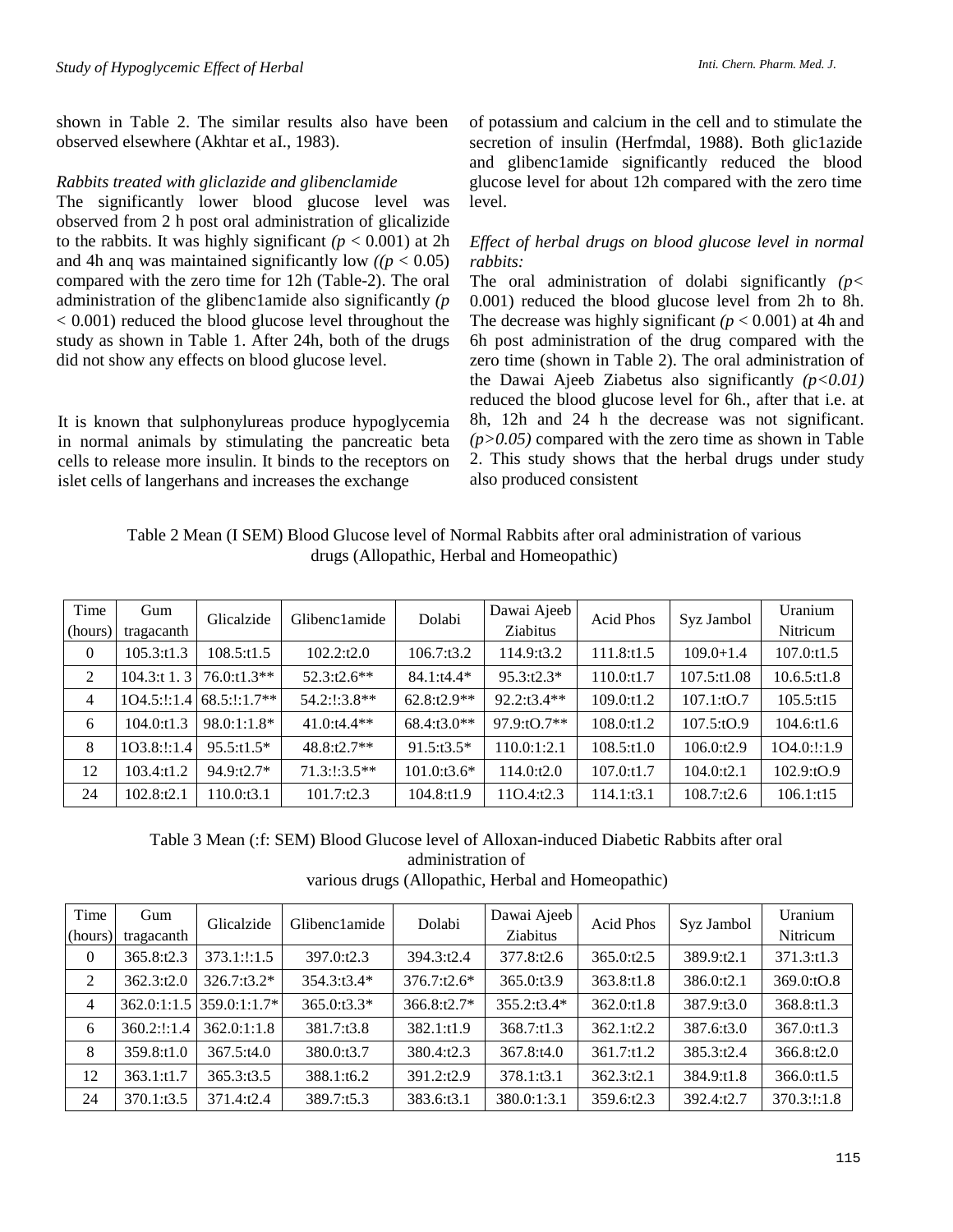hypoglycaemic effects in nonnal rabbits that may be either by stimulating the release of insulin from beta cells of pancreas or themselves possess some insulin like action or by facilitating glucose uptake by the cells and increasing the rate of phosphorylation of glucose (Baker, 1982).

## *Effect of homeopathic drugs on blood glucose level in normal rabbits:*

In nonnal rabbits the acid phos, uranium nitricum and syz-jambol failed to reduce the blood glucose level as shown in Table 2. The treatment of the animals with a single dose/ day with these homeopathic drugs for 7days showed that only on 7th day syz-jambol significantly reduced  $(p<0.05)$  the blood glucose level at 2h and 4h and Uranium Nitricum only after 12h, post administration of the drug, while acid phos did not show any effect on blood glucose level. It is possible that the homeopathic way of treatment may require longer time compared to the other way of curing the diseases.

The single dose of homeopathic drugs did not reduce the blood glucose level appreciably even after the oral administration for 7 days. It has been postulated that homeopathic treatment aims to cure the sickness of patients by stimulating the vital dynamics or the power of resistance of the sick person (Dewey, 1960).

#### *Alloxan Induced Diabetic Rabbits*

The blood glucose level of the surviving rabbits was determined eight days after the injecting the alloxan. The animals with blood glucose levels 300 mg/lOOml or more than 300 mg/lOOml were recruited and distributed into various groups, each group was comprised of six animals. The results of these experiments were in good in agreement with others work (Butt, 1962 Akhtar *et aI.,*  1981).

## *Effect on Control Group (gum tragacanth suspension*  2%)

The oral administration of gum tragacanth aqueous suspension to the alloxan induced diabetic rabbits did not show any significant changes (p>0.05) in the blood glucose level through out the study as shown in table 3.

## *Diabetic rabbits treated with Gliclazide and Glibenclamide*

The diabetic rabbits treated with glic1azide and glibenc1amid showed the significant  $(p<0.05)$ 

reduction in blood glucose level only at 2h and for 4h, respectively. Glic1azide and glibenc1amide produced only significant decrease in blood glucose level in nonnal rabbits while in alloxan induced diabetic rabbits the effect of the drug was not significant after 4h, respectively. These results shows that sulphonylureas are effective only in the treatment of nonnal rabbits while in alloxan induced diabetic rabbits the *B*cells have been destroyed. These results are in compliance with other studies (Goth, 1985; Gilman *et al.,* 1991).

## *Effect of herbal drugs on blood glucose level in diabetic rabbits*

Diabetic rabbits treated with Dolabi and Dawai Ajeeb Ziabetus

Dolabi significantly reduced  $(p<0.05)$  the blood glucose level at 2h and 4h post administration of the drug. Dawai Ajeeb Ziabetus reduced the blood glucose level significantly ( $p<0.05$ ) only at 4h post administration of the drug; results are shown in Table 3.

The reduction of blood glucose level in alloxan induced diabetic rabbits by herbal drug may follow some extra pancreatic route: Dolabi contains *(Tymnema sylvestre,*  which is a potent hypoglycaemic agent. It has been observed that *Gymnema sylvestre* reduced insulin requirement in patients with IDDM (Shanumugasunaram *et al.*, 1990). It is possible that this therapy may stimulate the endogenous insulin, possibly by regeneration/revitalization of the residual beta cells. The effect of the herbal drug on lowering the blood glueose level was more potent and longer lasting in nonnal rabbits compared with alloxan induced diabetic animals.

As biguanides produce hypoglycaemia only in diabetic rabbits and not in nonnal rabbits, therefore it would appear that active principals in herbal drugs contains both types of constituents that reduce the blood glucose level in nonnal and alloxan induced diabetic rabbits.

It is known that herbal drugs contain certain trace elements like manganese, magnesium, zinc, calcium and phosphorus. It has been reported that alloxan causes complexation with biologically significant metals in beta cells producing their deficiency (Donsbach, 1982). Therefore, it is also possible that the trace elements present in the herbal drugs may play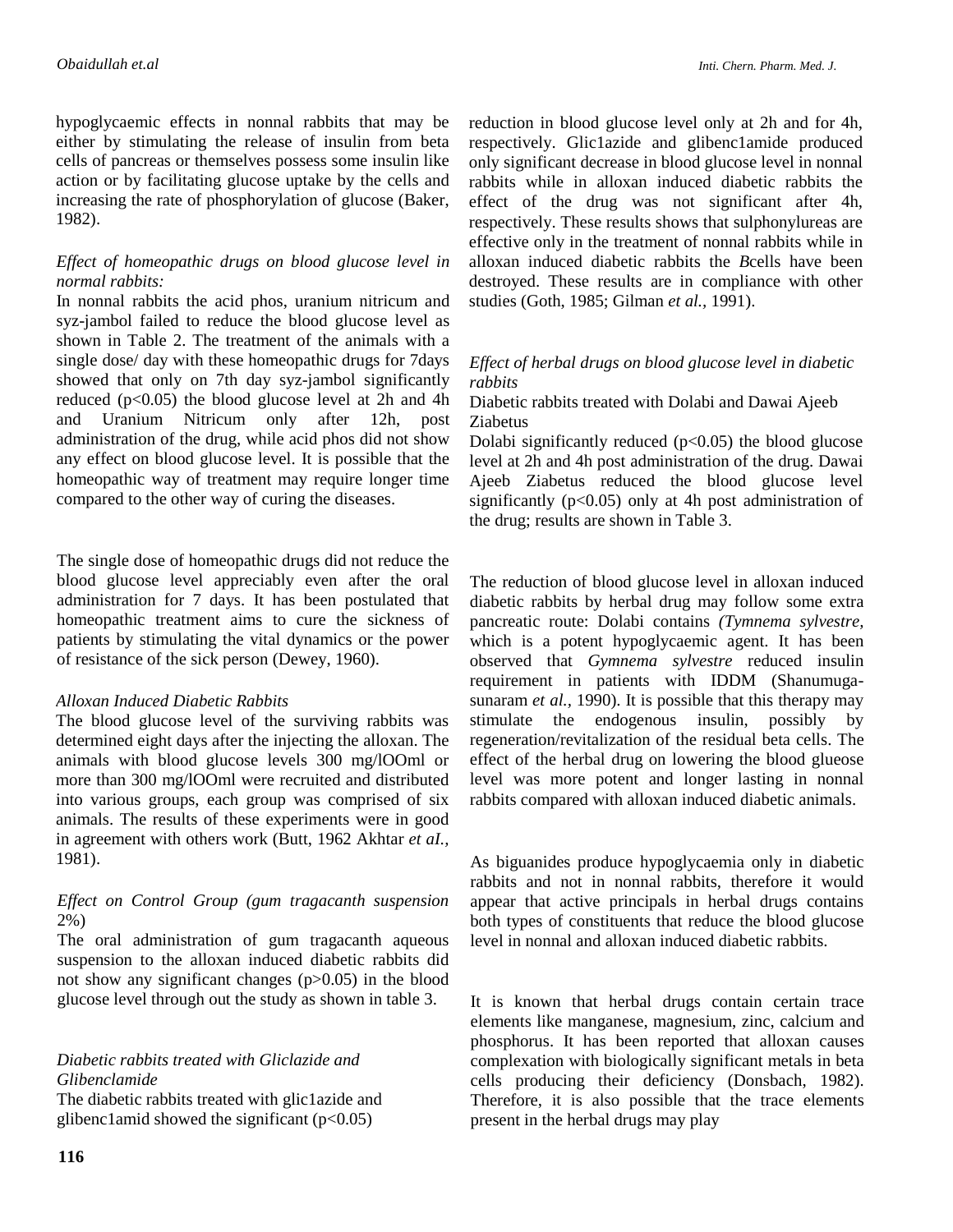an important role in the hypoglycemic action both in normal as well as alloxan diabetic rabbits (Donsbach, 1982).

### *Effect of homeopathic drugs on blood glucose level in diabetic rabbits*

Table 3 shows that acid phos, syz-jambol and uranium nitricum were not found to be effective in reducing the blood glucose level significantly *(p>0.05)* throughout the study.

The oral administration of the homoeopathic drugs even for 7 days with a single dose per day did not bring any substantial changes in blood glucose level. A significant *(p<0.05)* decrease in blood glucose level was observed only at 2h post administration of the Acid Phos drops for 7 days. While syz-jambol and uranium nitricum significantly  $(p<0.05)$  reduced the blood glucose level only at 4h posts administration of the drug. The changes in blood glucose level were not insignificant *(p>0.05)*  during rest of the study.

The exact mode of action of homeopathic hypoglycaemic agents has not been fully elucidated but it is possible that the hypoglycaemic action may be due to the stimulation of beta cells to secrete insulin or may manipulate insulin like effect. A reasonable percentage of beta cells (approximately 30%) must be in good functioning for the hypoglycaemic action of homeopathic drug (Usman, 1996). It is also possible these agents may decrease hepatic gluconeogenesis and glycogenolysis. There is evidence that these agents depress gluconeogenesis (Usman, 1996). However further chemical and pharmacological investigations are required to elucidate the exact mode of hypoglycemic effect of homeopathic drugs.

These studies showed that the herbal drugs Dolabi and Dawai Ajeeb Ziabitus are effective in reduction of the blood glucose level both in normal and alloxan induced diabetic rabbits like glicalazide and glibenclamide, used as control drugs. Therefore the treatment of the diabetics may be acceptable using the herbal medicines subject to the study of the unwanted ~ffects of the drugs. Homeopathic drugs used in this study fails to decrease the blood sugar level significantly and further studies are required for the evaluation of the antidiabetic properties. The standardization and the development of the quality control of the herbal drugs is the other major area of the study.

References Ajgaonkar *S.,* Herbal drugs in the treatment of

diabetes; IDF Bulletin, 24, 10-17 (1979).

- Akhtar M.S., Akhtar M.A, Yaqoob M., Effect of Memordica charantia on blood glucose level normal and alloxan diabetic rabbits. Plant Medica, 42,205- 212, (1981).
- Akhtar M.S., Khan Q.M., Khaliq T., Studies on the effect of Fumariaparvilfora and Euphorbia prostrata in normoglycemic rabbits. Planta Medica, 50~ 138- 142 (1983).
- Amalraj T., Ignacimuthu Evaluation of the hypoglycemic effect of *Memacylon umbellatum.*  Journal of Ethnopharmacol., 62, 247-250 (1988).
- Author, J M, Author, B H, Author, T D, Author, S. (1993) Reference Style. Psychiatry Journal. Vol. 2, 64-78.
- Berenson, G. (1987) A Title of an Article. Archives of Psychiatry. 23, 34-56.

 Bailey c.J., and Caroline D., The traditional plant medicines as treatment for diabetes. Diabetes Care, 12,553-564 (1989).

 Baker U. the need for chelated mineral nutrition in plants, animals and man. Springfield. Charles C Thomas Publishers.; 306; 1982.

- Cherian S, Kumar, and Kidwai, JR Antidiabetic effect of aglycoside of Petargonidine isolated from the bark of Ficus bengalesis. Indian J. Biochem. Biophys 1992; 29: 380-382.
- Clarke JR. The prescriber. A dictionery of new therapeutics. Jolly friends homeopathic study circle, New Delhi; 1975.
- Dewey W A Practical homeopathic therapeutics. 4th edition., BJain Publisher, Calcutta.; 1997.
- Donsbach K., The physiological functions of minerals in man. In: DeW ayne A (Ed). Chelated mineral nutrition in plants, animals and man, 247-257 (198). Gillman AG., Goodman L.S., Rall T.W., Nies AS., Taylor P., Pharmacological basis of Therapeutics. 8th edition, Maxwell McMillan NY., 1463-1585 (1991).
- Goth, A, In Medical Pharmacology (9th.Ed). pp. 471 480. C.V.Mosby Company, Saint Louis, (1984).
- Gupta *S.S.,* Prospects and perspectives of natural plant products in medicine. Indian J Pharmacol., 26, 5-9 (1994).
	- Herfmdal E.I., Gourley D.R., and Hart L.L., Clinical Pharmacy and therapeutics, 5th ed. Walker R & Edward C (Ed). Williams and Wilkins.Baltimore, 189-191 (1988).